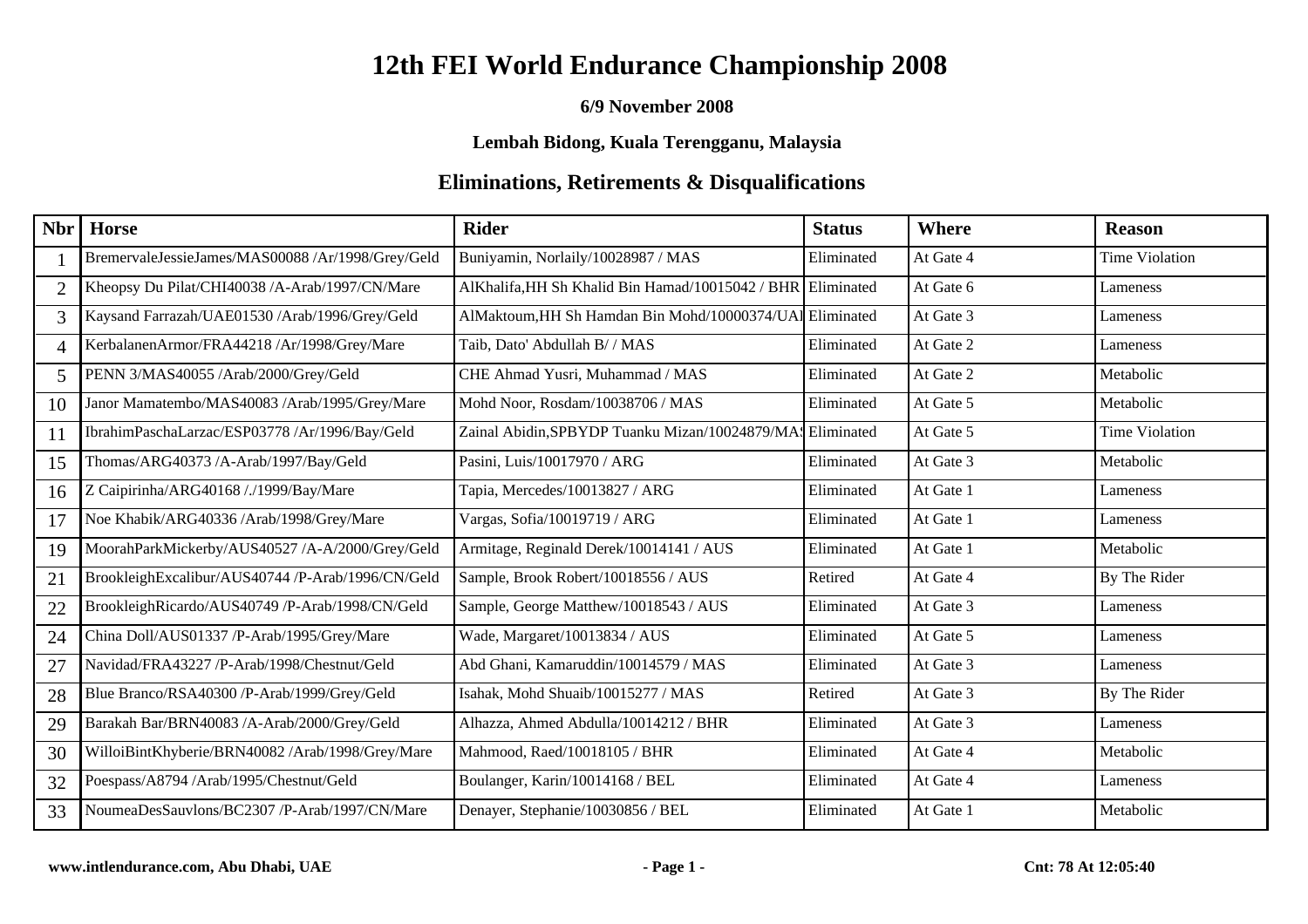#### **6/9 November 2008**

**Lembah Bidong, Kuala Terengganu, Malaysia**

| <b>Nbr</b> | <b>Horse</b>                                      | <b>Rider</b>                           | <b>Status</b> | Where     | <b>Reason</b>        |
|------------|---------------------------------------------------|----------------------------------------|---------------|-----------|----------------------|
| 34         | SD Mengali/BA4443 /Arab/1999/Chestnut/Geld        | Di Geronimo, Pietro/10032032 / BEL     | Eliminated    | At Gate 7 | Lameness             |
| 36         | Sisko/BC2466 /P-Arab/1998/Grey/Geld               | Olmanst, Audrey/10038694 / BEL         | Retired       | At Gate 2 | By The Rider         |
| 37         | Taborah De Sier/BEL12062 /Arab/1996/Grey/Mare     | Pereira, Maritza/10037492 / BEL        | Eliminated    | At Gate 2 | Lameness             |
| 38         | Supreme Justice/CAN40173 /Arab/1999/Bay/Geld      | Benns, Wendy/10018534 / CAN            | Eliminated    | At Gate 1 | Lameness             |
| 44         | Don Pancho/CHI40077 /Arab/1999/White/Geld         | Arcaya, Ricardo/10032802 / CHI         | Eliminated    | At Gate 7 | Lameness             |
| 45         | Garota/CHI40122 /A-Arab/1999/Bay/Mare             | Figueroa, Pablo/10040004 / CHI         | Eliminated    | At Gate 3 | Lameness             |
| 46         | Amen Corner/CHI40103 /Arab/1999/Grey/Mare         | Ibanez, Mark/10036582 / CHI            | Eliminated    | At Gate 2 | Metabolic            |
| 47         | Pistrat/CHI40014 /Arab/1998/Bay/Geld              | Novoa, Ana/10013863 / CHI              | Eliminated    | At Gate 3 | Time Violation       |
| 48         | Mantequilla/CHI40121 /A-Arab/2001/White/Mare      | Searle, Enrique/10040003 / CHI         | Eliminated    | At Gate 3 | Lameness + Motabolic |
| 49         | Teodoro/CHI40030 /A-Arab/1999/Grey/Geld           | Gaona, Mauricio/10039727 / COL         | Eliminated    | At Gate 3 | Lameness             |
| 50         | Barak/C13631/05 /Arab/2000/Grey/Geld              | Mutis, Cristina/10032309 / COL         | Eliminated    | At Gate 1 | Lameness             |
| 51         | Faraon/CRC00082 /A-Arab/1992/Grey/Geld            | Delgado Cerdas, Oscar/10040712 / COS   | Eliminated    | At Gate 1 | Metabolic            |
| 52         | Samuray/CRC40097 /Arab/1999/Grey/Geld             | Zamora Rodriguez, Diego/10040710 / COS | Eliminated    | At Gate 3 | Metabolic            |
| 53         | Hadia De Jalima/FRA41166 /Arab/1998/Chestnut/Geld | Atger, Virginie/10014473 / FRA         | Eliminated    | At Gate 5 | Lameness             |
| 57         | Hanaba Du Bois/FRA40808 /Arab/1995/Grey/Mare      | Frances, Jean Philippe/10013891 / FRA  | Eliminated    | At Gate 3 | Lameness             |
| 58         | Jharez De Cabirat/FRA13111 /Arab/1997/Grey/Geld   | Lafaure, Julien/10018156 / FRA         | Eliminated    | At Gate 6 | Metabolic            |
| 59         | Jestime/DE304049683397 /A-Arab/1997/D Bay/Mare    | Arnold, Melanie/10013908 / GER         | Eliminated    | At Gate 1 | Lameness             |
| 60         | Toni Maccaroni/GER40096 /./1999/Grey/Geld         | Arnold, Sabrina/10013909 / GER         | Eliminated    | At Gate 4 | Lameness             |
| 62         | Iris De Soult/FRA10699 /./1996/Grey/Geld          | Hitzler, Belinda/10013917 / GER        | Eliminated    | At Gate 1 | Lameness             |
| 64         | L M Midday/ARG40520 /Arab/1999/Grey/Mare          | Yeoman, Christine/10014040 / UK        | Eliminated    | At Gate 1 | Metabolic            |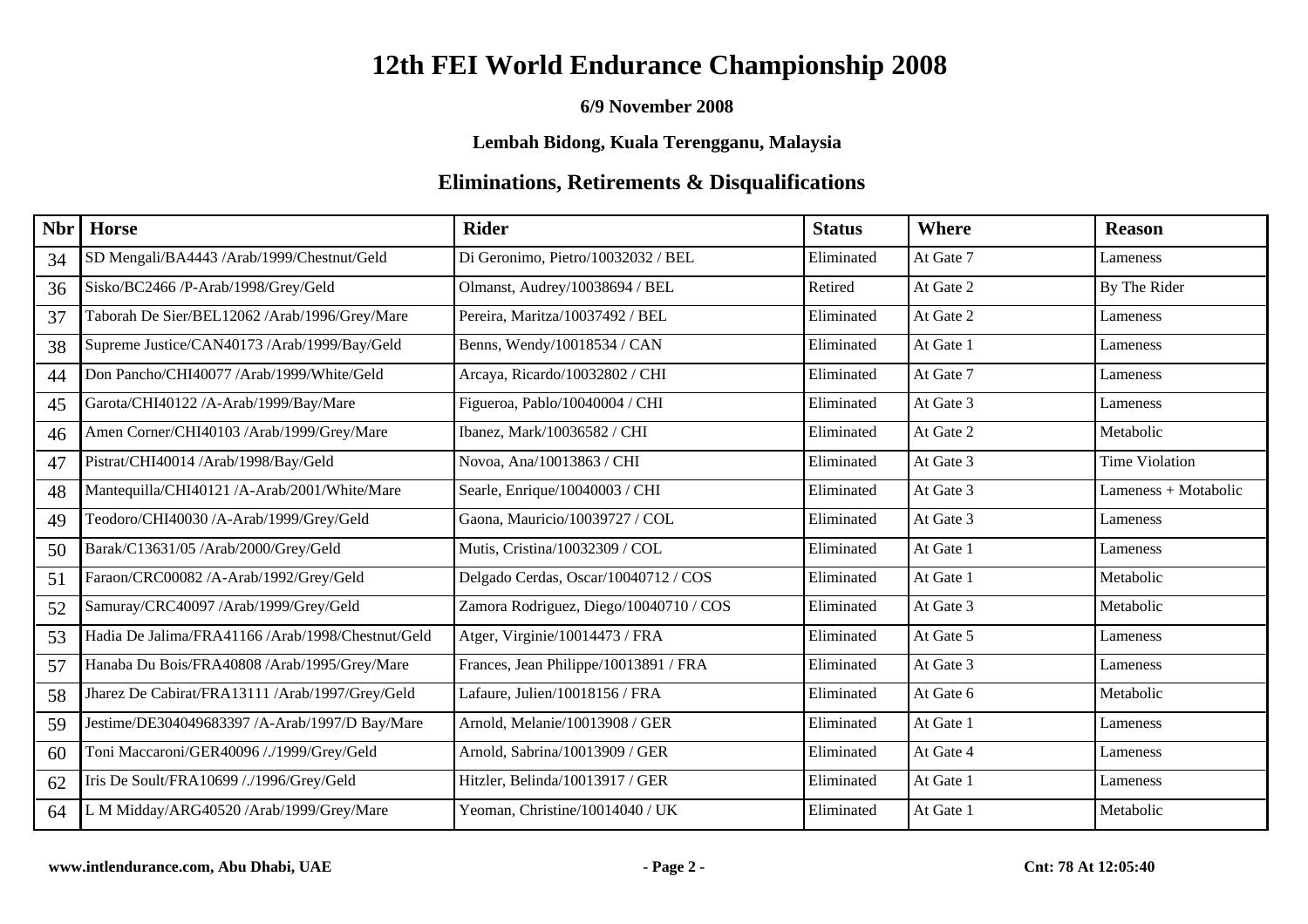#### **6/9 November 2008**

**Lembah Bidong, Kuala Terengganu, Malaysia**

| <b>Nbr</b> | <b>Horse</b>                                   | <b>Rider</b>                              | <b>Status</b> | <b>Where</b> | <b>Reason</b>         |
|------------|------------------------------------------------|-------------------------------------------|---------------|--------------|-----------------------|
| 65         | Tahiti/GUA00229 /A-Arab/1998/Bay/Stall         | Lopez, Byron/10024810 / GUA               | Eliminated    | At Gate 4    | <b>Time Violation</b> |
| 67         | LM Ganador/GUA40043 /Arab/1999/Grey/Geld       | Paiz Larrave, Laura/10018247 / GUA        | Eliminated    | At Gate 5    | Lameness              |
| 68         | Ezust Gepard/HUN40530 /Arab/2001/Grey/Geld     | Komjathy, Barbara/10036449 / HUN          | Eliminated    | At Gate 2    | Metabolic             |
| 70         | Sadek P/HUN40248 /Arab/1999/Chestnut/Stall     | Szebo, Laszlo/10018708 / HUN              | Eliminated    | At Gate 6    | By The Rider          |
| 76         | Kohl/ITA09195 /Arab/1995/Bay/Stall             | Laliscia, Gianluca/10013935 / ITA         | Eliminated    | At Gate 7    | Lameness              |
| 77         | SMR Fayette De Cameo/USA08703 /./1995/Bay/Mare | Hasumi, Seiichi/10017674 / JAP            | Eliminated    | At Gate 2    | Metabolic             |
| 78         | Sarahs Song/USA40837 /Arab/1998/Bay/Mare       | Ozawa, Kiyoshi/10021443 / JAP             | Eliminated    | At Gate 1    | Lameness              |
| 79         | Escapade II/NED40113 /./1992/Grey/Geld         | Van Druenen, Lisette/10027065 / NET       | Eliminated    | At Gate 5    | Lameness              |
| 80         | Bugainvilla/NED40938 /./1996/Black/Mare        | Lam-Pimblett, Janet/10019114 / NET        | Eliminated    | During Lap 4 | Pulse                 |
| 81         | .aylaAraFrancina/NED06291 /Arab/1989/CN/Mare   | Lamsma-Sturrus, Anita/10013958 / NET      | Eliminated    | At Gate 4    | Metabolic             |
| 82         | Karrimh/NED41244 /NRPS/1994/Chestnut/Geld      | Oudshoorn, Donna/10019108 / NET           | Eliminated    | At Gate 1    | Lameness              |
| 83         | Joy Escobar/NED41168 /Arab/1998/Bay/Geld       | Van Der Velde, Yvonne/10013959 / NET      | Eliminated    | At Gate 1    | Metabolic             |
| 85         | AK-Cadiz/NOR02017 /Arab/1997/Chestnut/Geld     | Smestad, Camilla/10013960 / NOR           | Retired       | At Gate 1    | By The Rider          |
| 86         | Llion Du Fier/FRA10741 /Selle/1999/Grey/Geld   | Al Balushi, Jamal/10035627 / OMA          | Eliminated    | At Gate 1    | Lameness              |
| 87         | Luana De Lysa/OMA40022 /Arab/1999/Grey/Mare    | Al Balushi, Sami/10035630 / OMA           | Eliminated    | At Gate 1    | Lameness              |
| 89         | Katidj/FRA09782 /Arab/1995/Grey/Geld           | Al Hashmi, Said/10035629 / OMA            | Eliminated    | At Gate 1    | Metabolic             |
| 95         | Kirquiz/FRA41970 /Arab/1998/Chestnut/Geld      | Al Marri, Abdulla Towaim/10020907 / QTR   | Eliminated    | At Gate 5    | Lameness              |
| 97         | Ikbal/FRA42289 /Arab/1999/Grey/Mare            | Al Nuaimi, Khalid Sanad/10019626 / QTR    | Eliminated    | At Gate 5    | Metabolic+Lame        |
| 98         | Istanboul/FRA10959 /P-Arab/1996/Grey/Mare      | Al Nuaimi, Mohammed Tahous/10014695 / QTR | Eliminated    | At Gate 6    | Metabolic             |
| 100        | Magnum 68/GER27682 /A-Arab/1996/Chestnut/Geld  | Melbard, Nikolay/10013989 / RUS           | Eliminated    | At Gate 3    | Metabolic             |